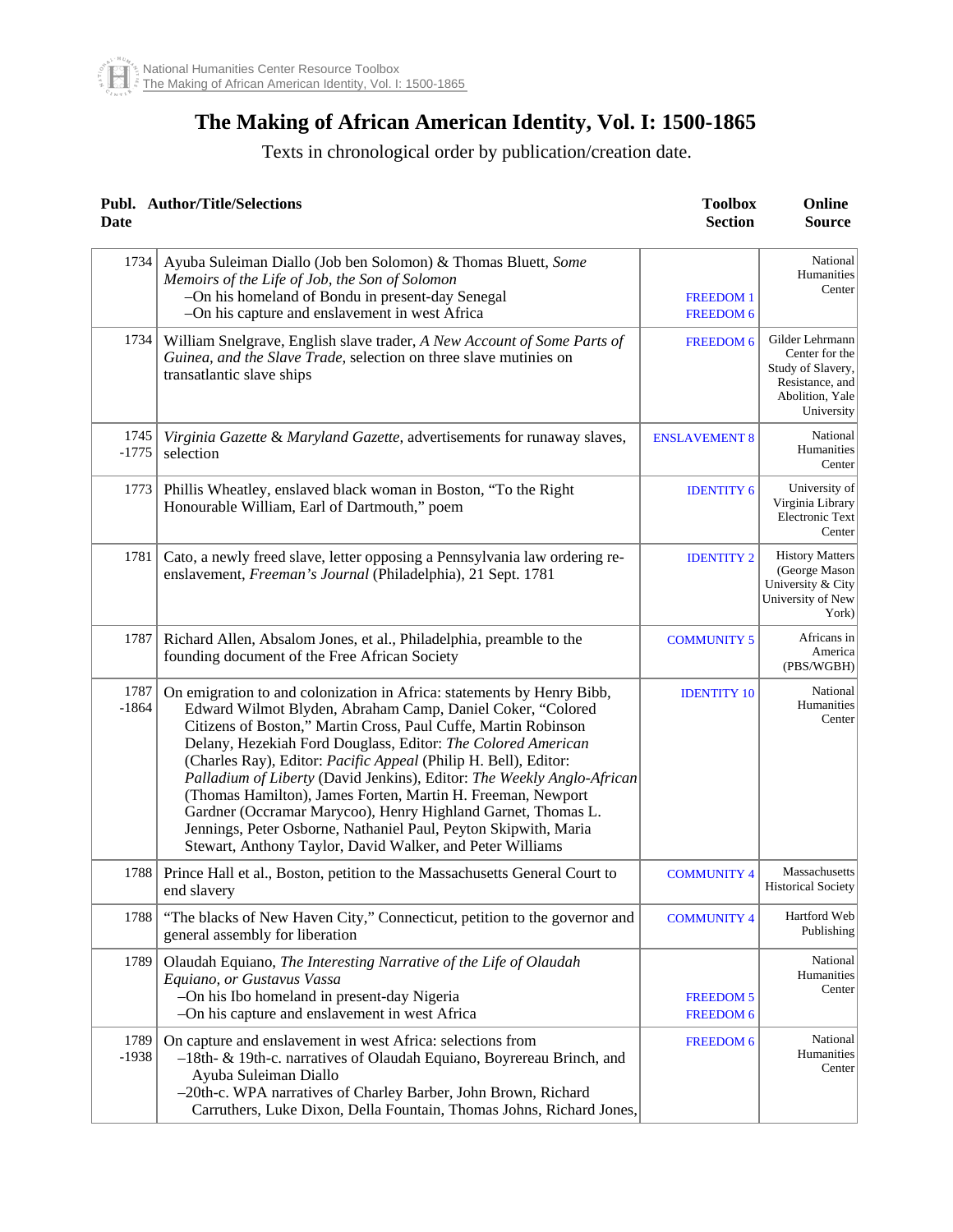|             | identified only as Adeline                          | Toby Jones, Martha King, Silvia King, Shack Thomas, and a woman                                                                                                                                                                                                                                                                                                                                                                                                                                                                                                                                                                    |                                                           |                                                                            |
|-------------|-----------------------------------------------------|------------------------------------------------------------------------------------------------------------------------------------------------------------------------------------------------------------------------------------------------------------------------------------------------------------------------------------------------------------------------------------------------------------------------------------------------------------------------------------------------------------------------------------------------------------------------------------------------------------------------------------|-----------------------------------------------------------|----------------------------------------------------------------------------|
|             | 1791<br>South Carolina legislature for civil rights | Thomas Cole et al., "Free-Men of Colour," Charleston, petition to the                                                                                                                                                                                                                                                                                                                                                                                                                                                                                                                                                              | <b>COMMUNITY 4</b>                                        | Africans in<br>America<br>(PBS/WGBH)                                       |
| ca. 1792    | mathematical puzzle poem                            | Benjamin Banneker, free black in Maryland, "A Cooper and a Vintner,"                                                                                                                                                                                                                                                                                                                                                                                                                                                                                                                                                               | <b>IDENTITY 6</b>                                         | Poets' Corner                                                              |
|             | 1797<br>debate to consider the petition; selections | Jacob Nicholson et al., four fugitive slaves from North Carolina in<br>Philadelphia, petition for relief from the North Carolina fugitive slave act<br>(first extant petition from African Americans to Congress), and the House                                                                                                                                                                                                                                                                                                                                                                                                   | <b>COMMUNITY 4</b>                                        | National<br>Humanities<br>Center                                           |
|             | 1798                                                | Boston King, "Memoirs of the Life of Boston King, A Black Preacher,"<br>The Methodist Magazine, March/April 1798; selections on his service in the<br>British army during the Revolutionary War                                                                                                                                                                                                                                                                                                                                                                                                                                    | <b>IDENTITY 7</b>                                         | <b>History Matters</b>                                                     |
|             | 1798<br>Venture, A Native of Africa                 | Venture Smith (Broteer Furro), A Narrative of the Life and Adventures of<br>-On his homeland of Dukandarra in or near present-day Ghana                                                                                                                                                                                                                                                                                                                                                                                                                                                                                            | <b>FREEDOM3</b>                                           | National<br>Humanities<br>Center:<br><b>History Matters</b>                |
|             | 1798                                                | -On buying his freedom and his family's freedom in America<br>On buying one's freedom: selections from the 18th- and 19th-c. narratives                                                                                                                                                                                                                                                                                                                                                                                                                                                                                            | <b>EMANCIPATION 1</b><br><b>EMANCIPATION 1</b>            | National                                                                   |
|             | $-1861$                                             | of Moses Grandy, Harriet Jacobs, Elizabeth Keckley, John Berry<br>Meachum, Venture Smith, and William Troy                                                                                                                                                                                                                                                                                                                                                                                                                                                                                                                         |                                                           | Humanities<br>Center                                                       |
| $-ca. 1810$ | 1803                                                | Joshua Johnson, free African American portrait artist: four portraits of the<br>Baltimore white elite, one portrait of an African American man                                                                                                                                                                                                                                                                                                                                                                                                                                                                                     | <b>IDENTITY 5</b>                                         | Maryland<br>Historical Society;<br><b>Bowdoin College</b><br>Museum of Art |
|             | 1809                                                | William Hamilton, cofounder, New York African Society for Mutual<br>Relief, address, New York City, selections                                                                                                                                                                                                                                                                                                                                                                                                                                                                                                                     | <b>COMMUNITY 5</b>                                        | National<br>Humanities<br>Center                                           |
|             | 1810                                                | Boyrereau Brinch (Jeffrey Brace) & Benjamin F. Prentiss, The Blind<br>African Slave, Or Memoirs of Boyrereau Brinch<br>-On his homeland of Bow-Woo in present-day Mali<br>-On his capture and enslavement in west Africa<br>-On his service in the U.S. infantry during the American Revolution                                                                                                                                                                                                                                                                                                                                    | <b>FREEDOM 2</b><br><b>FREEDOM 6</b><br><b>IDENTITY 7</b> | National<br>Humanities<br>Center                                           |
|             | 1813<br>$-1865$                                     | On the campaign for citizenship rights by African Americans: selections by<br>William Wells Brown, Mary Ann Shadd Cary, "Colored Men of North<br>Carolina," Samuel H. Davis, Frederick Douglass & the 1853 Colored<br>National Convention, James Forten, Abner H. Francis, Henry Highland<br>Garnet, William Grose & Thomas Hedgepeth (Canada), National<br>Convention of Colored Men (1864), Ohio Convention of Colored<br>Citizens (1849), David Purvis et al. (Appeal of Forty Thousand),<br>Charles Ray, Charles Lenox Remond, Thomas Van Renselaer, David<br>Walker, and letters to & articles in African American newspapers | <b>IDENTITY 9</b>                                         | National<br>Humanities<br>Center                                           |
|             | 1825<br>$-1861$                                     | On the master-slave relationship: selections from the 19th-c. narratives of<br>William J. Anderson, Henry Bibb, William Wells Brown, James Curry,<br>Frederick Douglass, Moses Grandy, William Grimes, Harriet Jacobs,<br>Solomon Northup, Austin Steward, and an unnamed runaway slave                                                                                                                                                                                                                                                                                                                                            | <b>ENSLAVEMENT 6</b>                                      | National<br>Humanities<br>Center                                           |
|             | 1828<br>poem                                        | George Moses Horton, enslaved black poet in North Carolina, "Slavery,"                                                                                                                                                                                                                                                                                                                                                                                                                                                                                                                                                             | <b>EMANCIPATION 2</b>                                     | National<br>Humanities<br>Center                                           |
|             | 1828                                                | "Prince Abduhl Rahahman," newspaper series on Abdul Rahman Ibrahima<br>of Futa Jalon in present-day Guinea; by Cyrus Griffin, editor, Southern<br>Galaxy, Natchez, Mississippi, May 29, June 5 & 12, July 5, 1828                                                                                                                                                                                                                                                                                                                                                                                                                  | <b>FREEDOM1</b>                                           | National<br>Humanities<br>Center                                           |
|             | 1827                                                | Anthony Chase, runaway slave, letter to Jeremiah Hoffman, explaining his                                                                                                                                                                                                                                                                                                                                                                                                                                                                                                                                                           | <b>ENSLAVEMENT 8</b>                                      | National                                                                   |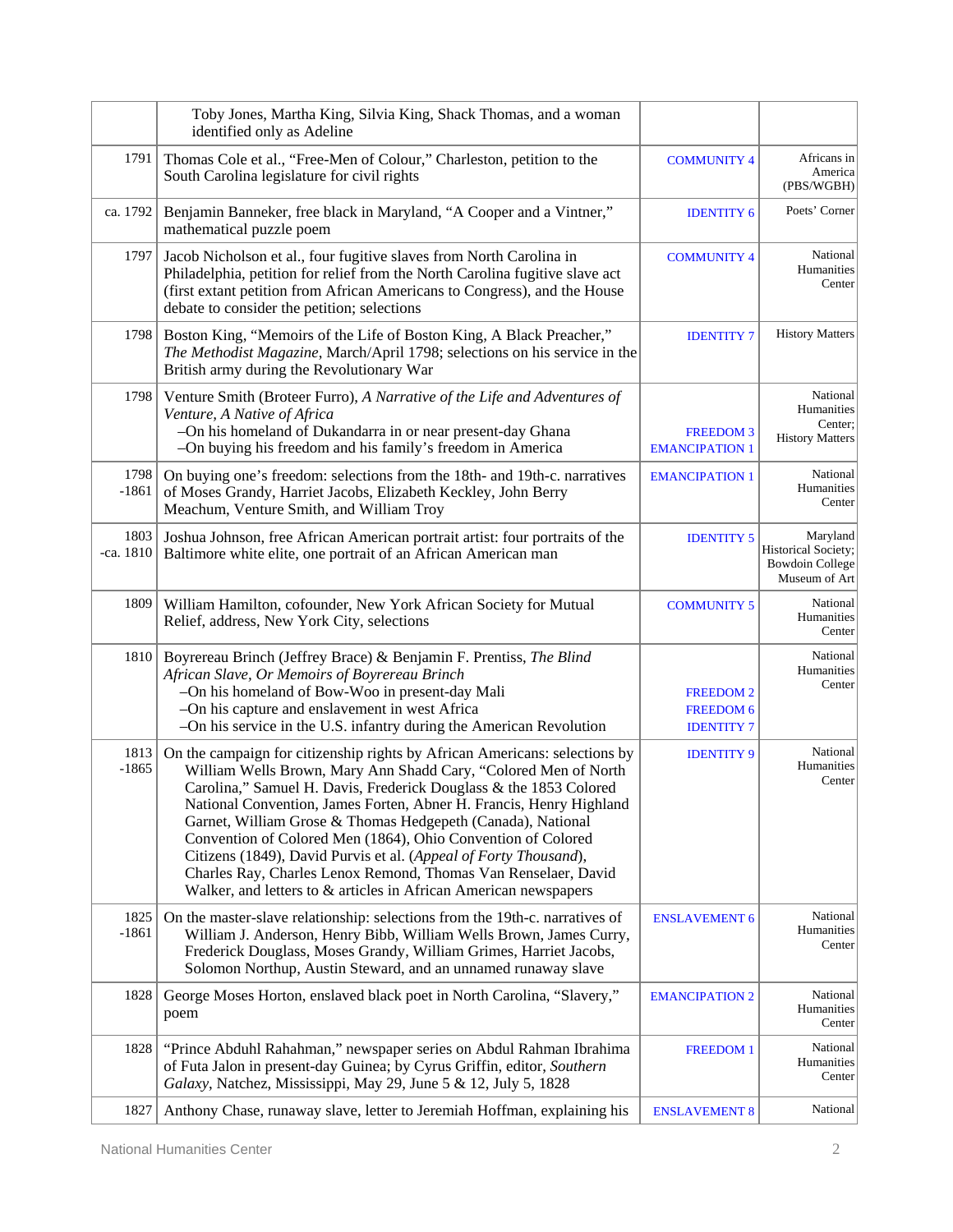|                 | decision to run away, 8 August 1827                                                                                                                                                                                                                                                                                                                                                                                                                                                                                    |                                        | Humanities<br>Center                                                                         |
|-----------------|------------------------------------------------------------------------------------------------------------------------------------------------------------------------------------------------------------------------------------------------------------------------------------------------------------------------------------------------------------------------------------------------------------------------------------------------------------------------------------------------------------------------|----------------------------------------|----------------------------------------------------------------------------------------------|
| 1829<br>& 1865  | George Moses Horton, two poems on slavery: "The Slave's Complaint," "A<br>Slave's Reflections the Eve Before His Sale"                                                                                                                                                                                                                                                                                                                                                                                                 | <b>IDENTITY 6</b>                      | National<br>Humanities<br>Center                                                             |
| 1831            | Omar ibn Said, enslaved Muslim in South Carolina, Autobiography (full<br>text)                                                                                                                                                                                                                                                                                                                                                                                                                                         | <b>COMMUNITY 3</b>                     | National<br>Humanities<br>Center                                                             |
| 1831            | African American mutual aid societies in Philadelphia, Pennsylvania, "To<br>the Public," National Gazette and Literary Register, 1 March 1831                                                                                                                                                                                                                                                                                                                                                                          | <b>COMMUNITY 5</b>                     | National<br>Humanities<br>Center                                                             |
| 1833            | Phoenix Society of New York City, Goals, The Liberator, 29 June 1833                                                                                                                                                                                                                                                                                                                                                                                                                                                   | <b>COMMUNITY 5</b>                     | National<br>Humanities<br>Center                                                             |
| 1834<br>$-1846$ | Peyton Skipwith, emancipated African American in Liberia, letters to his<br>former slaveholder, John Cocke, in Virginia, selections                                                                                                                                                                                                                                                                                                                                                                                    | <b>EMANCIPATION 4</b>                  | National<br>Humanities<br>Center                                                             |
| 1834<br>$-1862$ | David Drake, enslaved potter in South Carolina, ten ceramic pieces; all<br>verses on the ceramic jars                                                                                                                                                                                                                                                                                                                                                                                                                  | <b>IDENTITY 5</b>                      | McKissick<br>Museum.<br>University of<br>South Carolina;<br>National<br>Humanities<br>Center |
| 1834<br>-1866   | Letters from emancipated African Americans in Liberia<br>-Samson Ceasar, letters to his former slaveholder, Henry F. Westfall, and<br>to David S. Haselden, Virginia, 1835-1836<br>-William Douglass and other former slaves of James H. Terrell, letters to<br>Terrell's nephew and others, 1857-1866                                                                                                                                                                                                                 | <b>EMANCIPATION 4</b>                  | University of<br>Virginia<br><b>Electronic Text</b><br>Center                                |
| 1835            | Profile of James Forten, free black businessman (sailmaker),<br>Massachusetts, The Anti-Slavery Record, December 1835                                                                                                                                                                                                                                                                                                                                                                                                  | <b>IDENTITY 4</b>                      | National<br>Humanities<br>Center                                                             |
| 1837<br>$-1838$ | The Colored American, African American newspaper, New York; Charles<br>Ray, editor; selections from one year (March to March)                                                                                                                                                                                                                                                                                                                                                                                          | <b>COMMUNITY 6</b>                     | National<br>Humanities<br>Center                                                             |
| 1837<br>$-1938$ | On suicide among slaves, selections from<br>-19th-c. narratives of William Wells Brown, Lewis Charlton, Lewis<br>Hayden, Solomon Northup, and Austin Steward<br>-articles in the Rutherford [NC] Gazette and The Mystery<br>-Letter to the American Slaves, Cazenovia [New York] Fugitive Slave<br>Law Convention, 1850<br>-20th-c. WPA narratives of Fannie Berry, T. W. Cotton, Ida Blackshear<br>Hutchinson, Martin Jackson, Annie Tate, William Henry Towns, and an<br>unnamed person formerly enslaved in Georgia | <b>EMANCIPATION 2</b>                  | National<br>Humanities<br>Center                                                             |
| 1838            | Hannah Valentine and Lethe Jackson, enslaved house servants, letters to<br>Mary Campbell, wife of the owner of Montcalm plantation, Abingdon,<br>Virginia                                                                                                                                                                                                                                                                                                                                                              | <b>ENSLAVEMENT 5</b>                   | Scriptorium, Duke<br>University Library                                                      |
| 1838<br>$-1844$ | William Johnson, journal selections on his life as a free black businessman<br>(barber, investor) in Mississippi                                                                                                                                                                                                                                                                                                                                                                                                       | <b>IDENTITY 4</b>                      | National<br>Humanities<br>Center                                                             |
| 1840            | James Curry, "Narrative of James Curry, A Fugitive Slave," The Liberator,<br>10 January 1840<br>-On the master-slave relationship                                                                                                                                                                                                                                                                                                                                                                                      | <b>ENSLAVEMENT 6</b>                   | National<br>Humanities<br>Center                                                             |
|                 | -On being enslaved<br>-On the pursuit of learning and education                                                                                                                                                                                                                                                                                                                                                                                                                                                        | <b>IDENTITY 1</b><br><b>IDENTITY 8</b> |                                                                                              |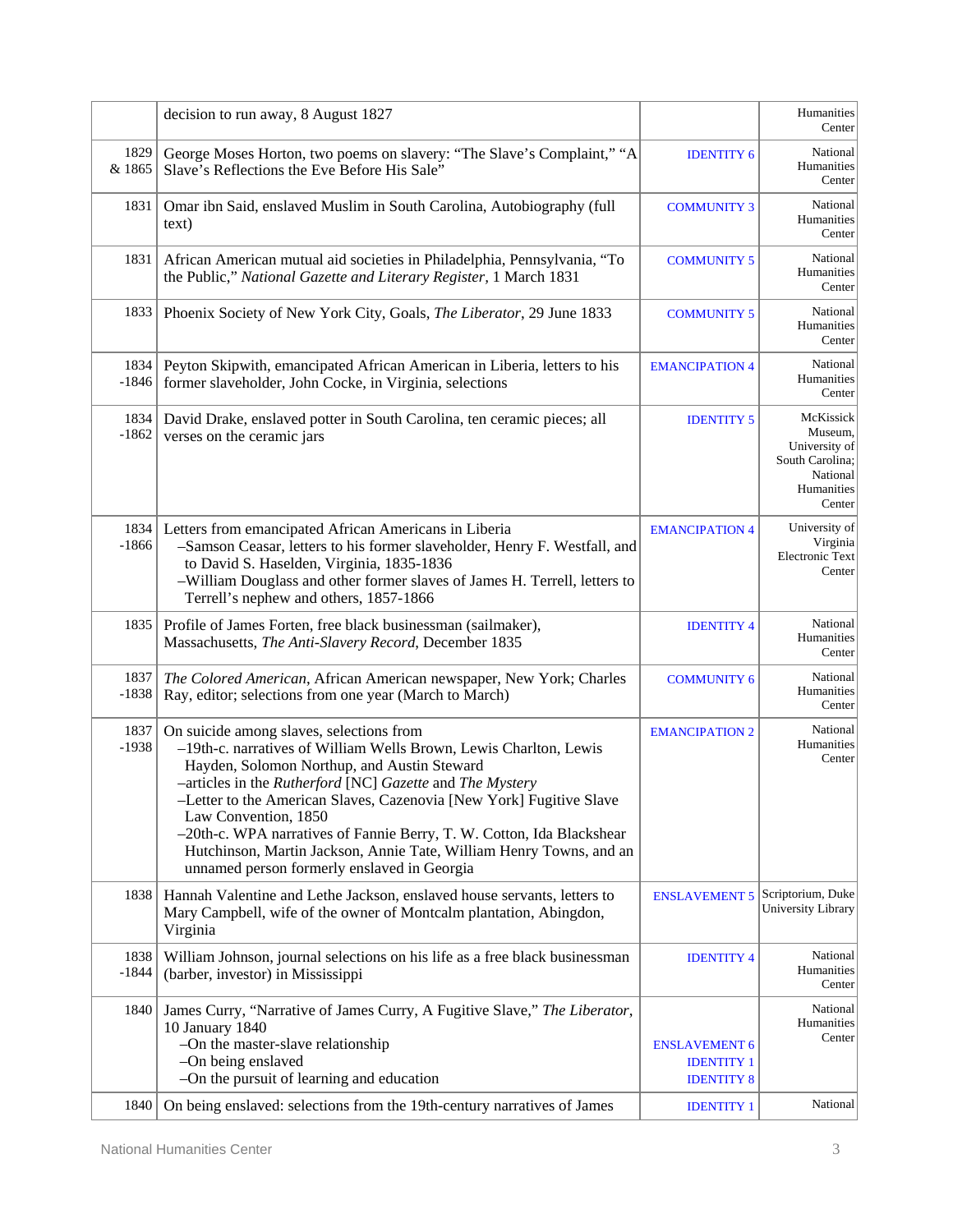| $-1892$           | Curry, Frederick Douglass, Josiah Henson, Harriet Jacobs, John Jacobs,<br>Lunsford Lane, and William Parker                                                                                                                                                                                                                                                                                                                                                                                                                                                                                                                                                         |                                                                    | Humanities<br>Center             |
|-------------------|---------------------------------------------------------------------------------------------------------------------------------------------------------------------------------------------------------------------------------------------------------------------------------------------------------------------------------------------------------------------------------------------------------------------------------------------------------------------------------------------------------------------------------------------------------------------------------------------------------------------------------------------------------------------|--------------------------------------------------------------------|----------------------------------|
| 1840<br>-ca. 1937 | On the pursuit of learning and education by slaves and free blacks:<br>selections from<br>-19th-c. narratives of James Curry, Noah Davis, Frederick Douglass, and<br>John Sella Martin<br>-19th-c. narratives of fugitive slaves in Canada: Mrs. Colman Freeman,<br>Thomas Hedgepeth, John A. Hunter, Henry Johnson, Henry Morehead,<br>Mrs. James Seward, James W. Sumler, and William Thompson<br>-20th-c. WPA narratives of Doc Daniel Dowdy, Lorenza Ezell, John W.<br>Fields, Arnold Gragston, Hal Hutson, Martin Jackson, Tom McAlpin,<br>Jenny Proctor, Andrew Simms, Susan Snow, and George Thompson                                                        | <b>IDENTITY 8</b>                                                  | National<br>Humanities<br>Center |
| 1840<br>$-1938$   | On slaveholders' sexual abuse of slaves: selections from<br>-19th-c. narratives of William J. Anderson, Henry Bibb, Frederick<br>Douglass, Harriet Jacobs, Elizabeth Keckley, Solomon Northup, Moses<br>Roper, and William Thompson<br>-20th-c. WPA narratives of W. L. Bost, John Cole, Sam and Louisa<br>Everett, Chris Franklin, Richard Macks, William Ward, Sylvia Watkins,<br>Rose Williams, Hilliard Yellerday, and an unnamed person formerly<br>enslaved in Georgia                                                                                                                                                                                        | <b>ENSLAVEMENT 6</b>                                               | National<br>Humanities<br>Center |
| 1841              | Cecar Pugh, a free "man of colour," letter to "G. Egstall," a North Carolina<br>slaveholder, requesting permission to buy his (Pugh's) enslaved grandson<br>to care for him in his advanced age                                                                                                                                                                                                                                                                                                                                                                                                                                                                     | <b>COMMUNITY 1</b>                                                 | National<br>Humanities<br>Center |
|                   | 1842<br>Lunsford Lane, The Narrative of Lunsford Lane<br>-On being enslaved<br>-On being an enslaved businessman (tobacconist)                                                                                                                                                                                                                                                                                                                                                                                                                                                                                                                                      | <b>IDENTITY 1</b><br><b>IDENTITY 4</b>                             | National<br>Humanities<br>Center |
|                   | Moses Grandy, Narrative of the Life of Moses Grandy, Late a Slave in the<br>1843<br><b>United States of America</b><br>-On the master-slave relationship<br>-On becoming free<br>-On buying one's freedom                                                                                                                                                                                                                                                                                                                                                                                                                                                           | <b>ENSLAVEMENT 6</b><br><b>IDENTITY 2</b><br><b>EMANCIPATION 1</b> | National<br>Humanities<br>Center |
| 1843<br>$-1858$   | Free northern blacks on the issue of urging slave rebellion: selections from<br>-Henry Highland Garnet, "Call to Rebellion," address to the National<br>Convention of Negro Men, 1843<br>-Willis Hodges, "Slaves of the South, Now is Your Time!" editorial, The<br>Ram's Horn, n.d., as reprinted in The Liberator, 3 August 1849<br>-Cazenovia [NY] Fugitive Slave Act Convention, Letter to the American<br>Slaves, August 1850<br>-State Convention of Massachusetts Negroes, discussion of proposal to<br>urge slave insurrection, 1858                                                                                                                        | <b>ENSLAVEMENT 7</b>                                               | National<br>Humanities<br>Center |
| 1843<br>$-1938$   | On becoming free (before general emancipation in the mid 1860s):<br>selections from<br>-19th-c. narrative of Moses Grandy, 1843<br>-1855 interviews with fugitive slaves in Canada: John Atkinson, Robert<br>Belt, Ben Blackburn, William Henry Bradley, Sam Davis, Isaac Griffin,<br>William Grose, Eli Johnson, Aby B. Jones, John Little, John Seward,<br>Patrick Snead, William Street, Mary Younger, and Philip Younger;<br>published by Benjamin Drew in A Northside View of Slavery, 1856<br>-20th-c. WPA narratives of Ellen Claiborne, Peter Corn, Millie<br>Markham, James Martin, Gus Smith, James Southall, Joseph Leonidas<br>Star, and Sam T. Stewart | <b>IDENTITY 2</b>                                                  | National<br>Humanities<br>Center |
| 1844              | Henry Bibb, letter to William Gatewood, his former slaveholder in<br>Kentucky, 23 March 1844                                                                                                                                                                                                                                                                                                                                                                                                                                                                                                                                                                        | <b>IDENTITY 2</b>                                                  | <b>History Matters</b>           |
| 1844              | Augustus Washington, free African American, daguerreotypes of white                                                                                                                                                                                                                                                                                                                                                                                                                                                                                                                                                                                                 | <b>IDENTITY 5</b>                                                  | National Portrait                |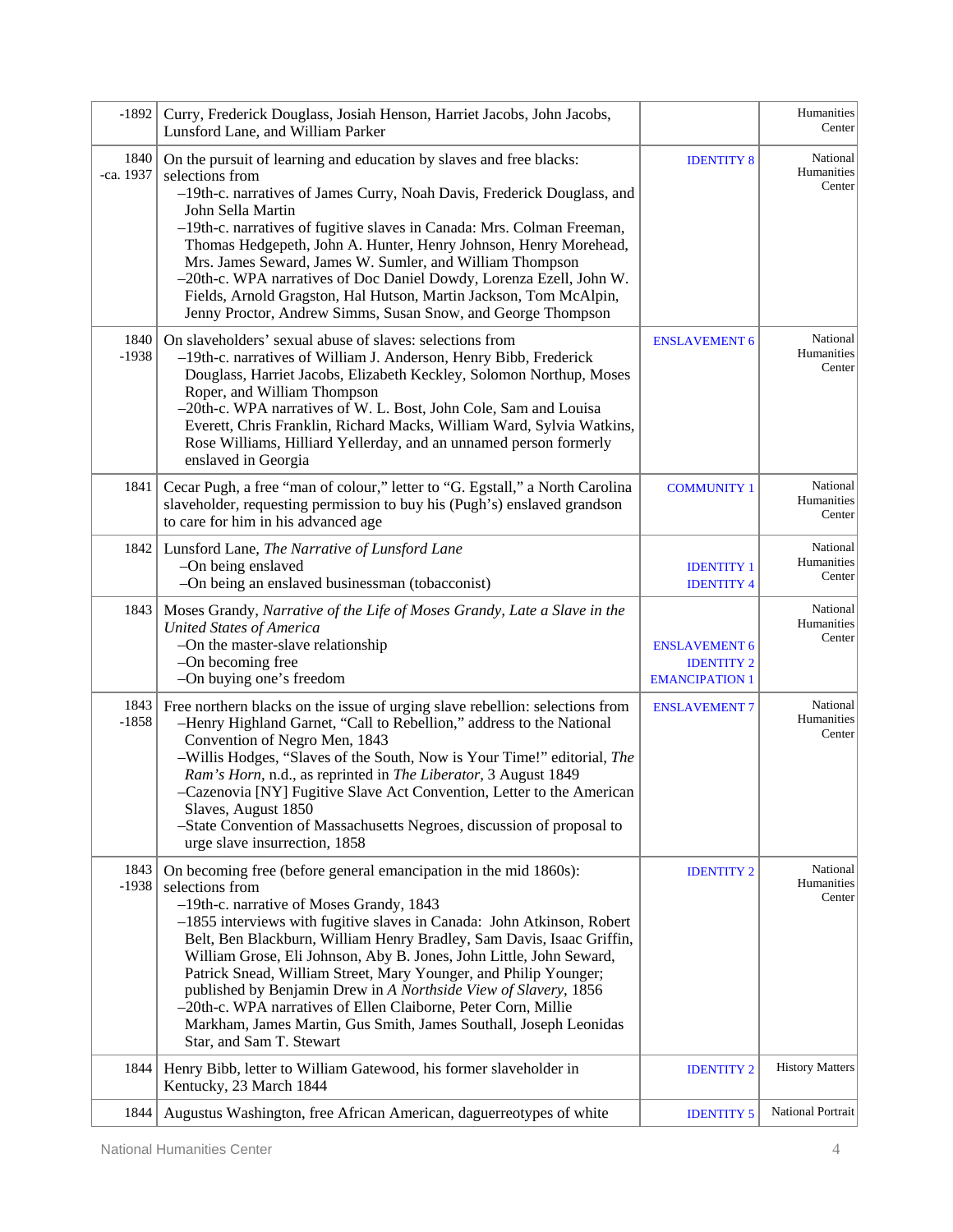| $-1853$         | elite residents of Hartford, Connecticut                                                                                                                                                                                                                                                                               |                                                                                                                    | Gallery (DC)                                                                       |
|-----------------|------------------------------------------------------------------------------------------------------------------------------------------------------------------------------------------------------------------------------------------------------------------------------------------------------------------------|--------------------------------------------------------------------------------------------------------------------|------------------------------------------------------------------------------------|
| 1847            | American and Foreign Anti-Slavery Society, Facts for the People of the<br>Free States, pamphlet                                                                                                                                                                                                                        | <b>EMANCIPATION 3</b>                                                                                              | National<br>Humanities<br>Center                                                   |
| 1847            | William Wells Brown, Narrative of William W. Brown, A Fugitive Slave,<br>Written by Himself<br>-On slave auctions<br>-On the master-slave relationship<br>-On fleeing slavery                                                                                                                                          | <b>ENSLAVEMENT 2</b><br><b>ENSLAVEMENT 6</b><br><b>ENSLAVEMENT 8</b>                                               | National<br>Humanities<br>Center                                                   |
| 1847<br>$-1849$ | George Skipwith, enslaved overseer of the Alabama plantation of John<br>Cocke, letters to/from John Cocke, Virginia; selections                                                                                                                                                                                        | <b>ENSLAVEMENT 4</b>                                                                                               | National<br>Humanities<br>Center                                                   |
| 1847<br>$-1858$ | On slave auctions: selections from the 19th-c. narratives of William J.<br>Anderson, Henry Bibb, William Wells Brown, Josiah Henson, and Henry<br>Watson                                                                                                                                                               | <b>ENSLAVEMENT 2</b>                                                                                               | National<br>Humanities<br>Center                                                   |
| 1847<br>$-1863$ | Photographs of enslaved African Americans in South Carolina, Virginia,<br>and Louisiana; and of fugitive slaves in Ontario, Canada                                                                                                                                                                                     | <b>ENSLAVEMENT 1</b>                                                                                               | National<br>Humanities<br>Center                                                   |
| 1848            | William Wells Brown, ed., The Anti-Slavery Harp; A Collection of Songs<br>for Anti-Slavery Meetings, selections                                                                                                                                                                                                        | <b>EMANCIPATION 3</b>                                                                                              | Stephen Railton,<br>University of<br>Virginia                                      |
| 1848            | Elizabeth Barrett Browning, "The Runaway Slave at Pilgrim's Point,"<br>poem; as appendix in the Toolbox selections from the journal of Charlotte<br>Forten (see 1854-1859)                                                                                                                                             | <b>IDENTITY 3</b>                                                                                                  | National<br>Humanities<br>Center                                                   |
| 1848<br>$-1862$ | Robert Scott Duncanson, free African American painter, three oil<br>landscapes<br>-Mayan Ruins, Yucatan, 1848<br>-Uncle Tom and Eva, 1853<br>-Minneopa Falls, Minnesota, 1862                                                                                                                                          | <b>IDENTITY 5</b>                                                                                                  | Dayton Art<br>Institute; Detroit<br>Institute of Arts;<br>Cincinnati Art<br>Museum |
| 1849            | Henry Bibb, Narrative of the Life and Adventures of Henry Bibb, An<br>American Slave, Written by Himself<br>-On slave auctions<br>-On the master-slave relationship<br>-On the sexual abuse of slaves by slaveholders<br>-On lecturing on the abolition circuit<br>-Letter to Bibb's former slaveholder, 23 March 1844 | <b>ENSLAVEMENT 2</b><br><b>ENSLAVEMENT 6</b><br><b>ENSLAVEMENT 6</b><br><b>EMANCIPATION 3</b><br><b>IDENTITY 2</b> | National<br>Humanities<br>Center; History<br><b>Matters</b>                        |
| 1849<br>$-1881$ | On lecturing on the abolition circuit: selections from the 19 <sup>t</sup> h-c. narratives<br>of Henry Bibb, Frederick Douglass, and James Lindsay Smith; and from<br>a North Star account by Martin Delany Robinson                                                                                                   | <b>EMANCIPATION 3</b>                                                                                              | National<br>Humanities<br>Center                                                   |
| 1850            | Fugitive Slave Law Convention, Cazenovia, New York, August 1850,<br>Letter to the American Slaves (likely written by Frederick Douglass),<br>selections                                                                                                                                                                | <b>COMMUNITY 7</b>                                                                                                 | National<br>Humanities<br>Center                                                   |
| ca. 1850        | Henry Bibb, welcome statement to newly arrived fugitive slaves in Canada<br>(unidentified newspaper account)                                                                                                                                                                                                           | <b>COMMUNITY 8</b>                                                                                                 | National<br>Humanities<br>Center                                                   |
| 1850<br>$-1855$ | Boston Vigilance Committee, committee expenses and fugitive aid<br>expenses                                                                                                                                                                                                                                            | <b>COMMUNITY 7</b>                                                                                                 | PATH, Beverly<br>High School,<br><b>Boston</b>                                     |
| 1852            | Maria Perkins, enslaved woman in Virginia, letter to her husband, Robert,<br>on the sale of their son, Albert                                                                                                                                                                                                          | <b>COMMUNITY 1</b>                                                                                                 | <b>History Matters</b>                                                             |
| 1853            | Solomon Northup, Twelve Years A Slave<br>-On the New Orleans slave market<br>-On the master-slave relationship                                                                                                                                                                                                         | <b>ENSLAVEMENT 2</b><br><b>ENSLAVEMENT 6</b>                                                                       | History Matters;<br>National<br>Humanities<br>Center                               |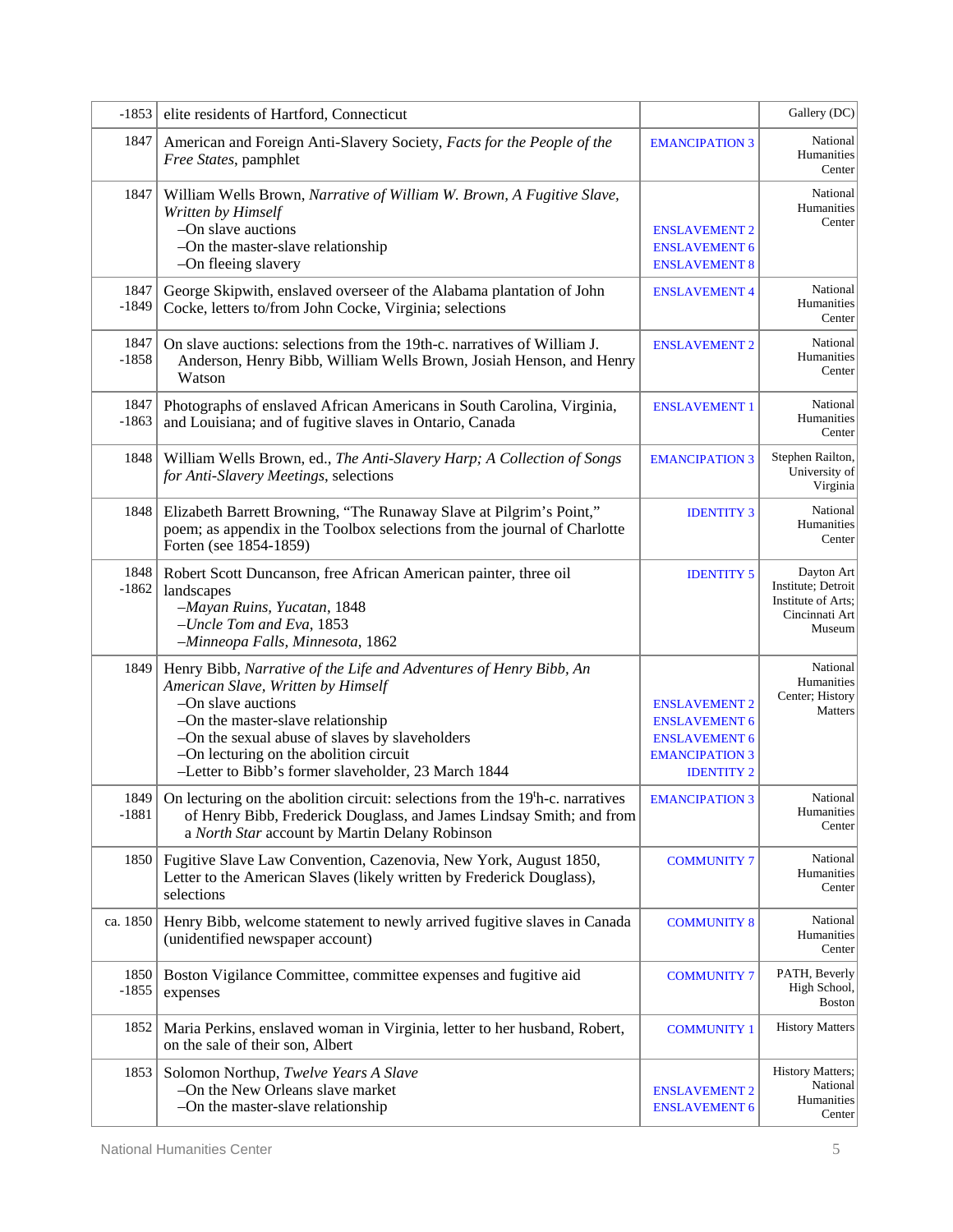|                 | -On the sexual abuse of slaves by slaveholders<br>-On suicide among slaves                                                                                                                                                                                                                                                                                                                                                                                                                  | <b>ENSLAVEMENT 6</b><br><b>EMANCIPATION 2</b>                                                                                                                |                                                              |
|-----------------|---------------------------------------------------------------------------------------------------------------------------------------------------------------------------------------------------------------------------------------------------------------------------------------------------------------------------------------------------------------------------------------------------------------------------------------------------------------------------------------------|--------------------------------------------------------------------------------------------------------------------------------------------------------------|--------------------------------------------------------------|
| 1853            | George Moses Horton, letter to Horace Greeley requesting aid in publishing<br>poems, with poem "The poets feble petition"                                                                                                                                                                                                                                                                                                                                                                   | <b>IDENTITY 6</b>                                                                                                                                            | University of<br>North Carolina at<br>Chapel Hill<br>Library |
| 1853            | James Monroe Whitfield, free black in New York, "How Long?" poem,<br>excerpts                                                                                                                                                                                                                                                                                                                                                                                                               | <b>IDENTITY 6</b>                                                                                                                                            | National<br>Humanities<br>Center                             |
| 1853<br>$-1875$ | Augustus Washington, free African American, daguerreotypes of Liberian<br>leaders                                                                                                                                                                                                                                                                                                                                                                                                           | <b>EMANCIPATION 4</b>                                                                                                                                        | National Portrait<br>Gallery (DC)                            |
| 1854            | Mahommah Baquaqua & Samuel Moore, Biography of Mahommah G.<br>Baquaqua, a Native of Zoogoo, in the Interior of Africa, selections on<br>Baquaqua's homeland in present-day Benin                                                                                                                                                                                                                                                                                                            | <b>FREEDOM4</b>                                                                                                                                              | National<br>Humanities<br>Center                             |
| 1854<br>$-1859$ | Charlotte Forten, free African American teenager, Massachusetts; journal<br>selections                                                                                                                                                                                                                                                                                                                                                                                                      | <b>IDENTITY 3</b>                                                                                                                                            | National<br>Humanities<br>Center                             |
| 1855            | Frederick Douglass, My Bondage and My Freedom<br>-On enslaved labor in the Baltimore shipyards<br>-On the master-slave relationship<br>-On the sexual abuse of slaves by slaveholders<br>-On the resistance of Nelly, an enslaved black woman<br>-On the "religion of the South" (Christianity among slaveholders)<br>-On being enslaved<br>-On the pursuit of learning and education                                                                                                       | <b>ENSLAVEMENT 5</b><br><b>ENSLAVEMENT 6</b><br><b>ENSLAVEMENT 6</b><br><b>ENSLAVEMENT 7</b><br><b>COMMUNITY 3</b><br><b>IDENTITY 1</b><br><b>IDENTITY 8</b> | National<br>Humanities<br>Center                             |
| 1855<br>$-1861$ | On the "religion of the south" and slavery (Christianity among<br>slaveholders): selections from the 19th-c. narratives of William J.<br>Anderson, Frederick Douglass, Harriet Jacobs, and Austin Steward                                                                                                                                                                                                                                                                                   | <b>COMMUNITY 3</b>                                                                                                                                           | National<br>Humanities<br>Center                             |
| 1856            | Benjamin Drew, A North-Side View of Slavery: The Refugee: or The<br>Narratives of Fugitive Slaves in Canada, selections<br>-On the sexual abuse of slaves by slaveholders<br>-On fleeing to Canada and establishing lives as free people; narratives of<br>John Little and Mrs. John Little<br>-On communities of fugitive slaves in Canada<br>-On becoming free<br>-On the pursuit of learning and education<br>-On civil rights for fugitive slaves in Canada<br>-On suicide among slaves | <b>ENSLAVEMENT 6</b><br><b>ENSLAVEMENT 8</b><br><b>COMMUNITY 8</b><br><b>IDENTITY 2</b><br><b>IDENTITY 8</b><br><b>IDENTITY 9</b><br><b>EMANCIPATION 2</b>   | National<br>Humanities<br>Center                             |
| 1856<br>$-1857$ | Moses and Henry [Pettigrew], enslaved overseers, letters to/from William<br>Pettigrew, plantation owner & slaveholder, North Carolina                                                                                                                                                                                                                                                                                                                                                       | <b>ENSLAVEMENT 4</b>                                                                                                                                         | National<br>Humanities<br>Center                             |
| 1857            | Austin Steward, Twenty-Two Years a Slave and Forty Years a Freeman<br>-On the master-slave relationship<br>-On a slave dance and the slave patrols<br>-On the "religion of the South" (Christianity among slaveholders)<br>-On suicide among slaves                                                                                                                                                                                                                                         | <b>ENSLAVEMENT 6</b><br><b>COMMUNITY 2</b><br><b>COMMUNITY 3</b><br><b>EMANCIPATION 2</b>                                                                    | National<br>Humanities<br>Center                             |
| 1857            | William J. Anderson, Life and Narrative of William J. Anderson, Twenty-<br>Four Years a Slave<br>-On slave auctions<br>-On the master-slave relationship<br>-On the sexual abuse of slaves by slaveholders<br>-On the "religion of the South" (Christianity among slaveholders)<br>1857 Mary Ann Shadd Cary,                                                                                                                                                                                | <b>ENSLAVEMENT 2</b><br><b>ENSLAVEMENT 6</b><br><b>ENSLAVEMENT 6</b><br><b>COMMUNITY 3</b>                                                                   | National<br>Humanities<br>Center                             |
|                 |                                                                                                                                                                                                                                                                                                                                                                                                                                                                                             |                                                                                                                                                              |                                                              |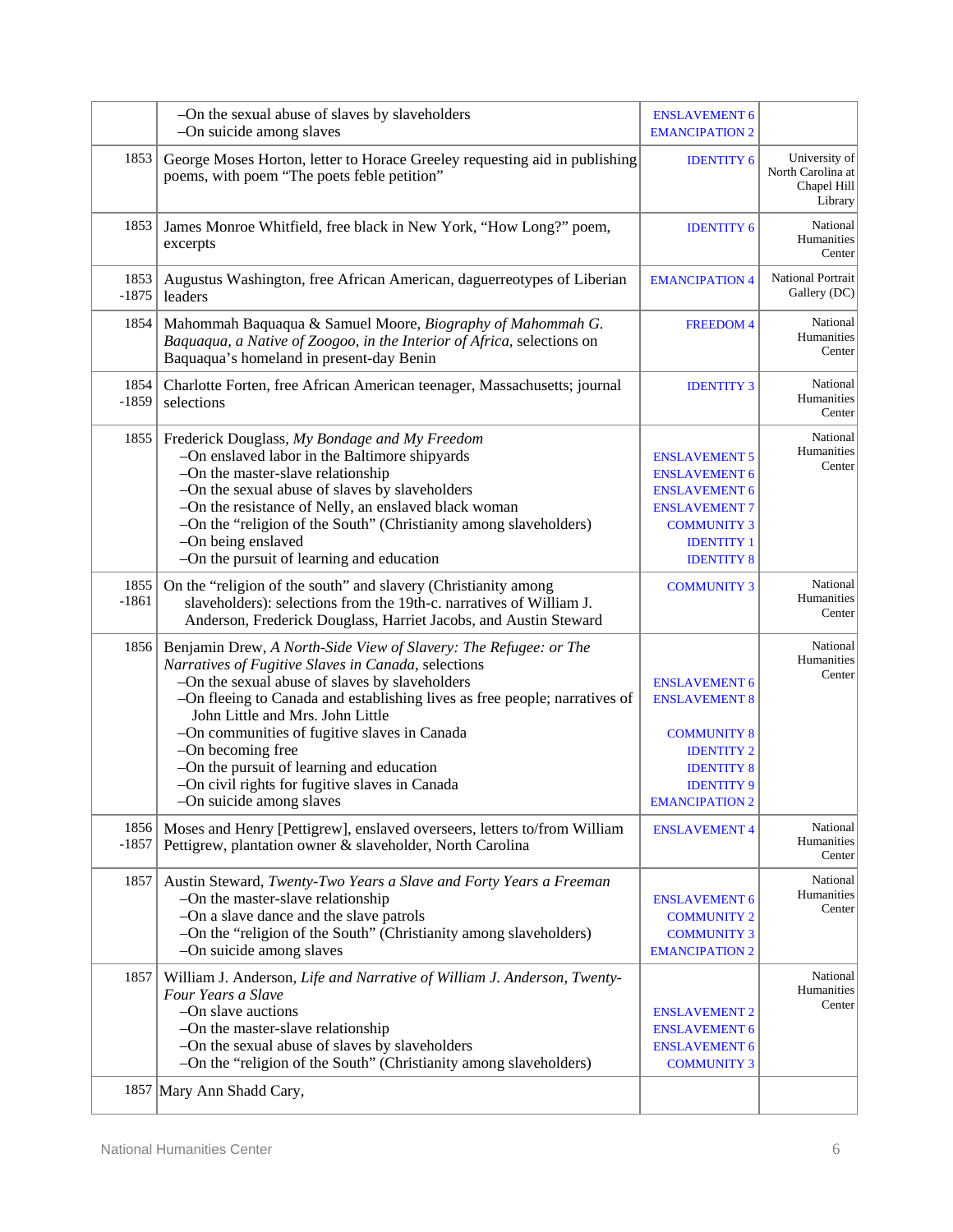|                 | 1857 Charles Lenox Remond, address to the Massachusetts Anti-Slavery Society,<br>4 July 1857, with response to the Dred Scott decision                                                                                                                              | <b>IDENTITY 9</b>                                                                                            | National<br>Humanities<br>Center                                        |
|-----------------|---------------------------------------------------------------------------------------------------------------------------------------------------------------------------------------------------------------------------------------------------------------------|--------------------------------------------------------------------------------------------------------------|-------------------------------------------------------------------------|
| 1858            | John Rock, free African American physician, Fifth-of-July address, Boston,<br>in response to the Dred Scott decision                                                                                                                                                | <b>IDENTITY 1</b>                                                                                            | Dr. Quintard<br>Taylor,<br>BlackPast.org                                |
| 1859            | The Anglo-African Magazine, two reports on the pursuit of equal<br>educational opportunity for African American children in New York City<br>and San Francisco, selections                                                                                          | <b>IDENTITY 8</b>                                                                                            | National<br>Humanities<br>Center                                        |
| 1861            | Robert Campbell, Pilgrimage to My Motherland: An Account of a Journey<br>among the Egbas and Yorubas of Central Africa [present-day Nigeria] in<br>1859-60, selections                                                                                              | <b>FREEDOM 5</b>                                                                                             | National<br>Humanities<br>Center                                        |
| 1861            | Harriet Jacobs, Incidents in the Life of a Slave Girl<br>-On the master-slave relationship<br>-On the sexual abuse of slaves by slaveholders<br>-On the "religion of the South" (Christianity among slaveholders)<br>-On being enslaved<br>-On childhood as a slave | <b>ENSLAVEMENT 6</b><br><b>ENSLAVEMENT 6</b><br><b>COMMUNITY 3</b><br><b>IDENTITY 1</b><br><b>IDENTITY 1</b> | National<br>Humanities<br>Center                                        |
| 1861<br>$-1865$ | Photographs of enslaved African Americans (civilian and military) during<br>the Civil War                                                                                                                                                                           | <b>EMANCIPATION 5</b>                                                                                        | Library of<br>Congress                                                  |
| 1861<br>$-1865$ | Portrait photographs (tintypes and ambrotypes) of six African Americans in<br>the military during the Civil War                                                                                                                                                     | <b>EMANCIPATION 6</b>                                                                                        | Library of<br>Congress                                                  |
| 1861<br>& 1868  | "I was born a slave": first chapters of Harriet Jacobs and Elizabeth Keckley<br>narratives, selections                                                                                                                                                              | <b>IDENTITY 1</b>                                                                                            | National<br>Humanities<br>Center                                        |
| 1862            | John Boston, letter to his wife, Elizabeth, 12 January 1862, on his<br>successful escape to the North                                                                                                                                                               | <b>IDENTITY 2</b>                                                                                            | Freedmen &<br>Southern Society<br>Project,<br>University of<br>Maryland |
| 1863            | James Henry Gooding, 54th Massachusetts Colored Infantry, letter to<br>Abraham Lincoln on unequal pay for black soldiers                                                                                                                                            | <b>IDENTITY 7</b>                                                                                            | <b>History Matters</b>                                                  |
| 1863            | Lewis Douglass, sergeant, U.S. 54th Colored Infantry, letter to his wife,<br>Amelia, describing the Battle of Fort Wagner, 20 July 1863                                                                                                                             | <b>EMANCIPATION 6</b>                                                                                        | <b>History Matters</b>                                                  |
| 1863            | Frances Fedric, "Corn Songs in Harvest-time" (work songs during annual<br>corn shuckings), Slave Life in Virginia and Kentucky                                                                                                                                      | <b>COMMUNITY 2</b>                                                                                           | National<br>Humanities<br>Center                                        |
| $1863 \mid$     | Hannah Johnson, mother of a black soldier in the 54th Massachusetts<br>Colored Infantry, letter to President Abraham Lincoln requesting his<br>protection of African American soldiers, 31 July 1863                                                                | <b>EMANCIPATION 6</b>                                                                                        | Freedmen &<br>Southern Society<br>Project                               |
| 1864            | Charlotte Forten, "Life on the Sea Islands," Atlantic Monthly, May 1864,<br>on teaching newly freed black children on St. Helena Island, South<br>Carolina, in 1862                                                                                                 | <b>IDENTITY 8</b>                                                                                            | <b>History Matters</b>                                                  |
| 1864            | Photographs of fugitive slave Hubbard Pryor, before and after his<br>enlistment in the 44th U.S. Colored Troops, Tennessee, 7 April 1864                                                                                                                            | <b>IDENTITY 7</b>                                                                                            | National<br>Humanities<br>Center                                        |
| 1864            | Christian Fleetwood, free African American, sergeant-major, U.S. 4th<br>Colored Infantry, U.S. Congressional Medal of Honor recipient, diary<br>selections                                                                                                          | <b>IDENTITY 7</b>                                                                                            | National<br>Humanities<br>Center                                        |
| 1864            | George W. Hatton, former slave, sergeant in the First Regiment, U.S.<br>Colored Troops, letter on newly freed women's retaliation on their captured<br>former slaveholder, Virginia; The Christian Recorder, 28 May 1864                                            | <b>EMANCIPATION 7</b>                                                                                        | Africans in<br>America<br>(PBS/WGBH)                                    |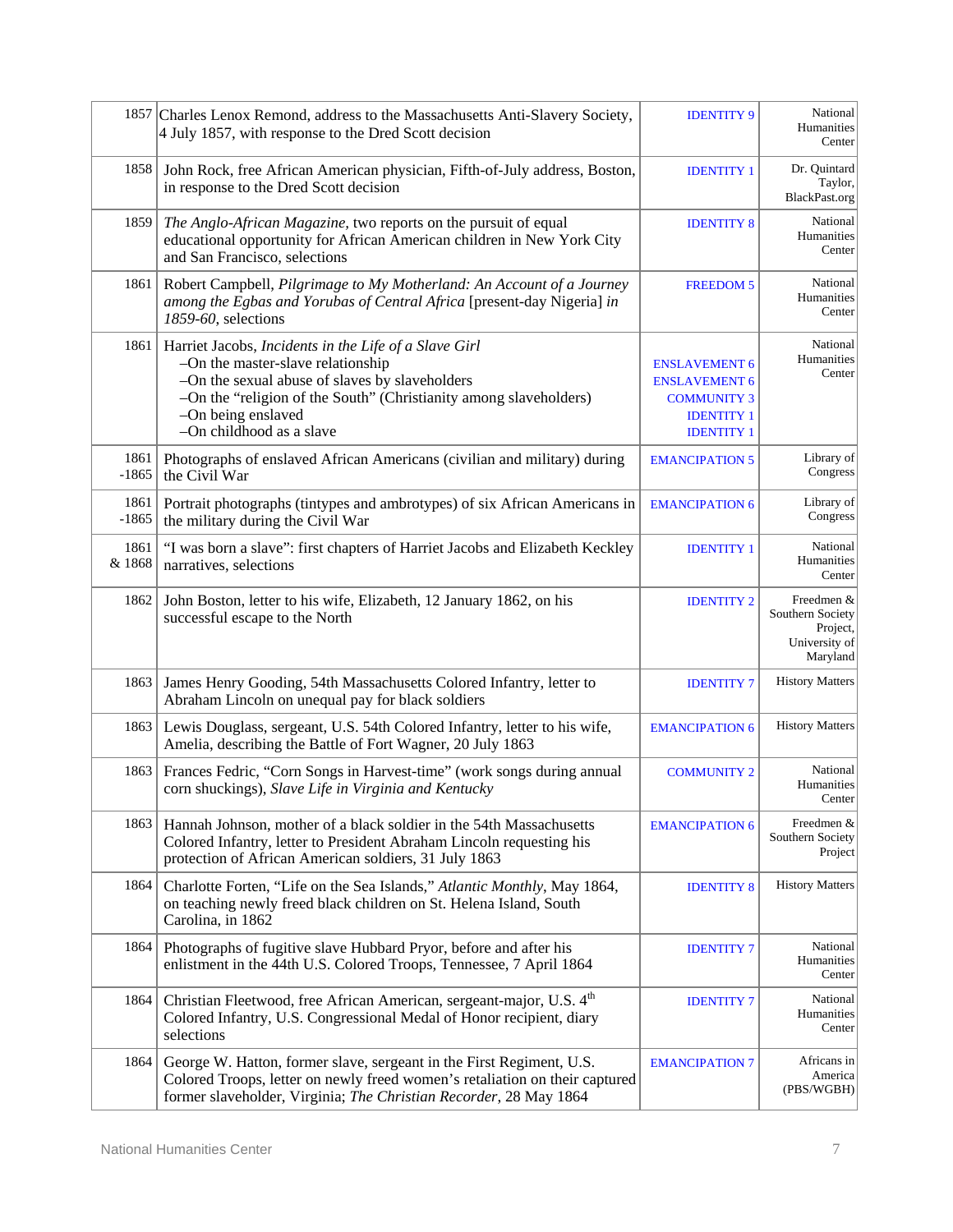| 1864            | Spotswood Rice, black Union private hospitalized in Missouri, letters to his<br>children and to the owner of one of his children, 3 September 1864                                                                                                                                                                                                                                                                                                          | <b>EMANCIPATION 6</b>                                                                                        | Freedmen &<br>Southern Society<br>Project            |
|-----------------|-------------------------------------------------------------------------------------------------------------------------------------------------------------------------------------------------------------------------------------------------------------------------------------------------------------------------------------------------------------------------------------------------------------------------------------------------------------|--------------------------------------------------------------------------------------------------------------|------------------------------------------------------|
| 1864            | Annie Davis, enslaved woman in Maryland, letter to President Abraham<br>Lincoln asking if the slaves have been set free, 25 August 1864                                                                                                                                                                                                                                                                                                                     | <b>EMANCIPATION 7</b>                                                                                        | Freedmen &<br>Southern Society<br>Project            |
| 1865            | "Colored Citizens of Nashville," statement to the Union Convention of<br>Tennessee, 9 January 1865                                                                                                                                                                                                                                                                                                                                                          | <b>EMANCIPATION 7</b>                                                                                        | Freedmen &<br>Southern Society<br>Project            |
| 1866            | Mattie J. Jackson, The Story of Mattie J. Jackson: Her Parentage,<br>Experience of Eighteen Years in Slavery, Incidents During the War, Her<br><i>Escape from Slavery: A True Story, selections on the multi-generational</i><br>history of her enslaved family                                                                                                                                                                                             | <b>COMMUNITY 1</b>                                                                                           | National<br>Humanities<br>Center                     |
| 1867            | William Frances Allen et al., Slave Songs of the United States, six<br>selections (music and lyrics)                                                                                                                                                                                                                                                                                                                                                        | <b>COMMUNITY 3</b>                                                                                           | National<br>Humanities<br>Center                     |
| 1868            | Elizabeth Keckley, Behind the Scenes, or, Thirty Years a Slave, and Four<br>Years in the White House<br>-On childhood as a slave<br>-On the sexual abuse of slaves by slaveholders<br>-On buying her freedom<br>-On newly freed slaves arriving in Washington, DC, in 1862<br>-On establishing a dressmaking business in Washington, DC                                                                                                                     | <b>IDENTITY 1</b><br><b>ENSLAVEMENT 6</b><br><b>EMANCIPATION 1</b><br><b>IDENTITY 2</b><br><b>IDENTITY 4</b> | National<br>Humanities<br>Center; History<br>Matters |
| 1883            | William J. Brown, Life of William J. Brown of Providence, R. I., selections<br>on his years as a free black shoemaker in Connecticut in the 1830s                                                                                                                                                                                                                                                                                                           | <b>IDENTITY 4</b>                                                                                            | <b>History Matters</b>                               |
| 1885            | John Parker, free black in Ohio, newspapers interviews with; selections on<br>being a free black Underground Railroad "conductor"                                                                                                                                                                                                                                                                                                                           | <b>COMMUNITY 7</b>                                                                                           | <b>History Matters</b>                               |
| 1885<br>/1898   | Jacob Stroyer, My Life in the South ( $3rd4th$ editions)<br>-On plantation life of the enslaved (South Carolina)<br>-On his experiences as an aide to Confederate troops                                                                                                                                                                                                                                                                                    | <b>ENSLAVEMENT 1</b><br><b>EMANCIPATION 6</b>                                                                | National<br>Humanities<br>Center                     |
| 1896            | Willis Augustus Hodges, Autobiography, written 1848-1849, publ. The<br>Indianapolis Freeman, 1896; selections on being a free African American<br>in Virginia, 1815-1829                                                                                                                                                                                                                                                                                    | <b>IDENTITY 3</b>                                                                                            | National<br>Humanities<br>Center                     |
| 1897            | Louis Hughes, Thirty Years a Slave: From Bondage to Freedom<br>-On the organization and labor routines of the McGee plantation,<br>Mississippi<br>-On his experiences in the South during the Civil War                                                                                                                                                                                                                                                     | <b>ENSLAVEMENT 3</b><br><b>EMANCIPATION 5</b>                                                                | National<br>Humanities<br>Center                     |
| 1902            | Mifflin Wistar Gibbs, Shadow and Light: An Autobiography, selections on<br>his experience as a free black merchant in California in the 1850s                                                                                                                                                                                                                                                                                                               | <b>IDENTITY 4</b>                                                                                            | National<br>Humanities<br>Center                     |
| 1936<br>$-1938$ | On being sold: selections from the WPA narratives of Francis Black,<br>Andrew Boone, W. L. Bost, Mary Crane, Charles Crawley, Clayborn<br>Gantling, Caroline Hammond, Harriet Hill, William Hutson, Delicia<br>Patterson, Jordon Smith, Josephine Smith, Mariah Snyder, Chaney<br>Spell, and Rose Williams                                                                                                                                                  | <b>ENSLAVEMENT 2</b>                                                                                         | National<br>Humanities<br>Center                     |
| 1936<br>$-1938$ | On enslaved labor on southern plantations: selections from the WPA<br>narratives of Wes Brady, Clara Brim, Tom Douglas, John W. Fields,<br>Octavia George, Mary Ella Grandberry, Ambus Gray, Sarah Gudger,<br>Caroline Hammond, Wash Ingram, Adeline Johnson, Fannie Moore,<br>Harriet Robinson, Ria Sorrell, Rosa Starke, William Henry Towns, John<br>Walton, Charley Williams, Frances Willingham, and an unnamed<br>person formerly enslaved in Georgia | <b>ENSLAVEMENT 5</b>                                                                                         | National<br>Humanities<br>Center                     |
| 1936            | On slave resistance: selections from the WPA narratives of William M.                                                                                                                                                                                                                                                                                                                                                                                       | <b>ENSLAVEMENT 7</b>                                                                                         | National<br>Humanities                               |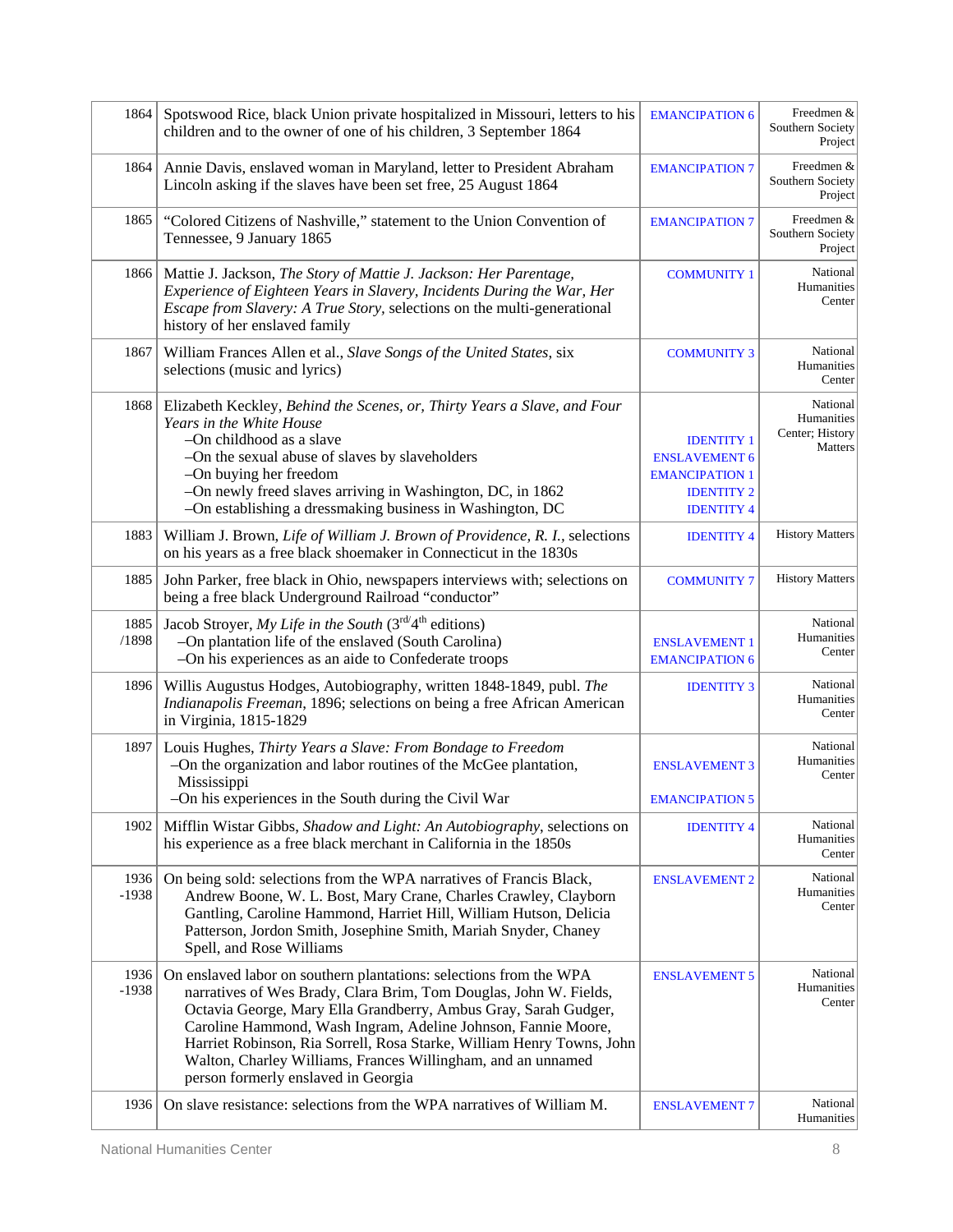| $-1938$         | Adams, W. B. Allen, Samuel Simeon Andrews, Mary Armstrong, Anna<br>Baker, Fannie Berry, W. L. Bost, Richard Carruthers, Cato Carter, Anne<br>Clark, William Colbert, T. W. Cotton, Sarah Douglas, Anderson<br>Edwards, Clayborn Gantling, Delia Garlic, Arnold Gragston, Felix<br>Haywood, Morris Hillyer, Hal Hutson, Carter J. Jackson, Josie Jordan,<br>Mattie Logan, Mary Raines, Mary Reynolds, Harriett Robinson, Lou<br>Smith, Millie Ann Smith, George Thompson, Millie Williams, and<br>Sophia Word                                                                                                                                                                           |                       | Center                           |
|-----------------|----------------------------------------------------------------------------------------------------------------------------------------------------------------------------------------------------------------------------------------------------------------------------------------------------------------------------------------------------------------------------------------------------------------------------------------------------------------------------------------------------------------------------------------------------------------------------------------------------------------------------------------------------------------------------------------|-----------------------|----------------------------------|
| 1936<br>$-1938$ | On fleeing slavery and life as a "runaway slave": selections from the WPA<br>narratives of Samuel Simeon Andrews, Anna Baker, Cato Carter,<br>Thomas Cole, Anthony Dawson, Ambrose Douglass, John W. Fields,<br>Leah Garrett, Octavia George, Arnold Gragston, Caroline Hammond,<br>Felix Haywood, Martin Jackson, Amie Lumpkin, Margrett Nickerson,<br>Walter Rimm, and Jordon Smith                                                                                                                                                                                                                                                                                                  | <b>ENSLAVEMENT 8</b>  | National<br>Humanities<br>Center |
| 1936<br>$-1938$ | On the enslaved family: selections from the WPA narratives of Harrison<br>Beckett, Francis Black, Jacob Branch, Betty Chessier, Laura Clark,<br>Preely Coleman, Hannah Crasson, Lucinda Davis, Silas Dothrum,<br>Louisa Everett, John W. Fields, Delia Garlic, Robert Glenn, Andrew<br>Goodman, Arnold Gragston, Sarah Graves, Zack Herndon, Harriet Hill,<br>Wash Ingram, Mary James, George Kye, Solomon Lambert, Robert<br>Lofton, Malindy Maxwell, Hettie Mitchell, Katie Rowe, John Rudd,<br>Thomas Ruffin, Lou Smith, Chaney Spell, Katie Sutton, Henry Waldon,<br>William Ward, Ella Washington, Lou Williams, Lulu Wilson, and a<br>woman identified only as "Mama Duck"       | <b>COMMUNITY 1</b>    | National<br>Humanities<br>Center |
| 1936<br>$-1938$ | On the plantation community among the enslaved: selections from the<br>WPA narratives of Anna Baker, Mary A. Bell, Fannie Berry, Elvira<br>Boles, W. L. Bost, Richard Carruthers, James V. Deane, Doc Daniel<br>Dowdy, Anderson Edwards, Della Fountain, Octavia George, Robert<br>Glenn, Andrew Goodman, Mary Ella Grandberry, Austin Grant, Pauline<br>Grice, Clayton Holbert, Emma L. Howard, Carrie Hudson, Easter Huff,<br>Charley Hurt, Martha Jackson, Silas Jackson, Preston Kyles, Phyllis<br>Petite, Hannah Plummer, Sam Polite, Susan Rhodes, Katie Rowe, James<br>Southall, William Henry Towns, Mingo White, and Millie Williams                                          | <b>COMMUNITY 2</b>    | National<br>Humanities<br>Center |
| 1936<br>$-1938$ | On the religious practices of slaves in the South: selections from the WPA<br>narratives of William Adams, W. L. Bost, Richard Carruthers, Willis<br>Cofer, Martha Colquitt, Adeline Cunningham, Anthony Dawson, Sarah<br>Douglas, Millie Evans, Lorenza Ezell, Chris Franklin, Clayborn<br>Gantling, Elisha Doc Garey, Leah Garrett, Mary Ella Grandberry,<br>Austin Grant, Dave Harper, Silas Jackson, George Kye, Bert Luster,<br>Jane Montgomery, Fannie Moore, William Moore, Patsy Moses,<br>Margrett Nickerson, Jenny Proctor, Harriett Robinson, Ferebe Rogers,<br>George Selman, Robert Shepherd, James Southall, Emma Tidwell,<br>Reeves Tucker, Wash Wilson, and Litt Young | <b>COMMUNITY 3</b>    | National<br>Humanities<br>Center |
| 1936<br>$-1938$ | On enslavement and emancipation during the Civil War: selections from<br>the WPA narratives of Boston Blackwell, Andrew Boone, Samuel<br>Boulware, Rivana Boynton, Mack Brantley, Cato Carter, Ellen<br>Claibourn, William Colbert, Charlie Davenport, Hammett Dell, Ike<br>Derricotte, Lorenza Ezell, Dora Franks, Amos Gadsden, Delia Garlic,<br>Robert Glenn, Margaret Hughes, William Hutson, Martin Jackson,<br>Henry Jenkins, James Lucas, Andrew Moss, Abram Sells, Elias<br>Thomas, Louis Thomas, Litt Young, and Sim Younger                                                                                                                                                  | <b>EMANCIPATION 5</b> | National<br>Humanities<br>Center |
| 1936<br>$-1938$ | On serving in the Union and Confederate armies during the Civil War,<br>1861-1865: selections from the WPA narratives of Boston Blackwell,<br>Gus Brown, James Cape, Thomas Cole, Martin Jackson, Albert Jones,<br>Tines Kendricks, Bill Simms, and Sim Younger                                                                                                                                                                                                                                                                                                                                                                                                                        | <b>EMANCIPATION 6</b> | National<br>Humanities<br>Center |